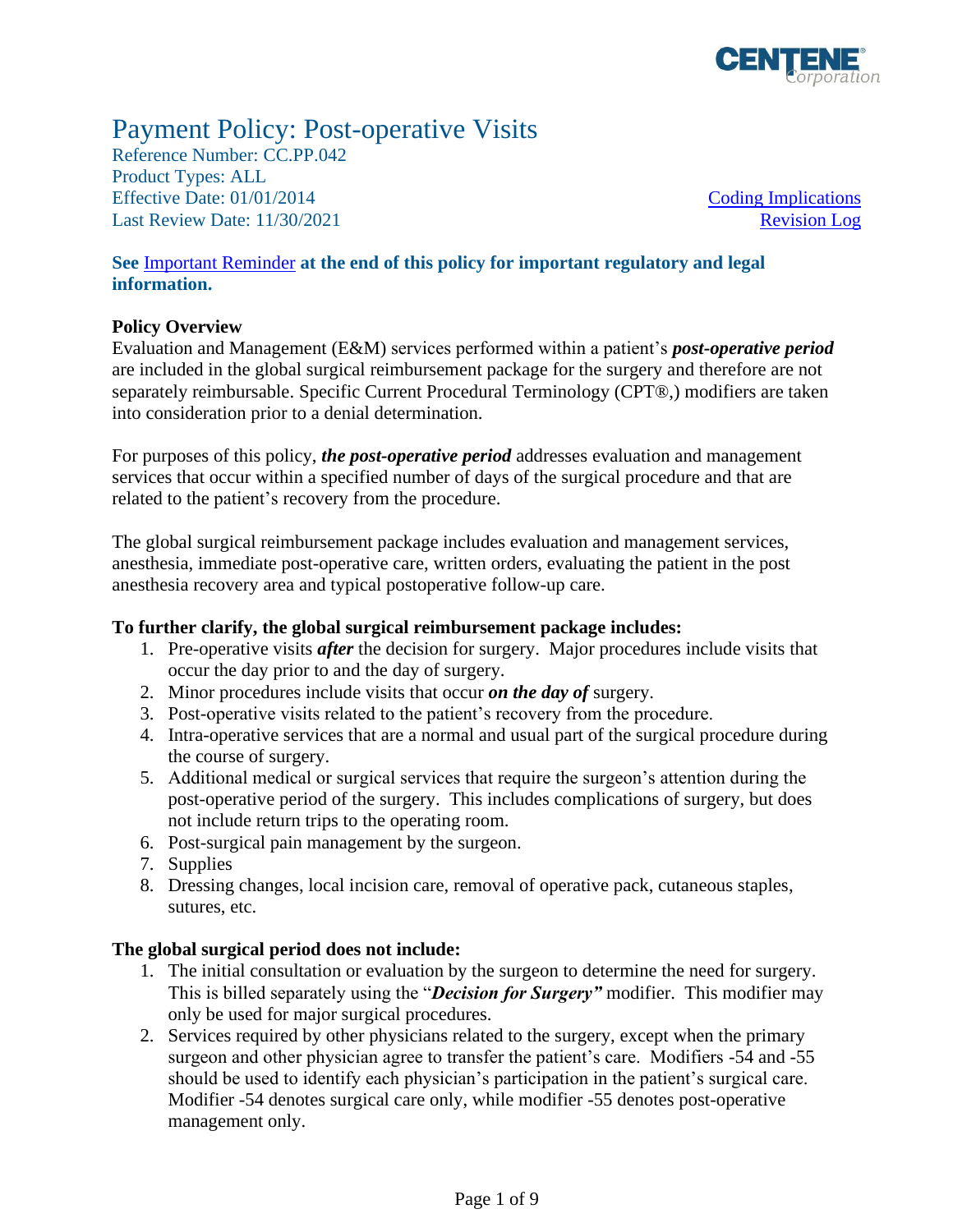

- 3. Treatment for the underlying condition that was the cause for surgery or for an added course of treatment which is not considered part of the normal recovery from the surgery process.
- 4. Diagnostic tests and procedures including diagnostic radiologic procedures. However, if the surgical procedure results in an inpatient admission, outpatient diagnostic testing and therapeutic services are bundled into the payment for the inpatient admission.
- 5. Distinct surgical procedures that occur during the post-operative period but are not related to treatments for complications from the original surgery or the need for a second operation related to the original surgery.
- 6. Treatment for post-operative complications requiring a return trip to the operating room.
- 7. Failure of a less extensive procedure that requires a more extensive procedure.
- 8. Immunosuppressive therapies for organ transplants.
- 9. Critical care services (CPT code 99291 & 99292) that are unrelated to the surgery.

### **See "Medicare Claims Processing Manual", Chapter 12, Section 40.1**, for additional information.

The purpose of this policy is to define payment criteria for E&M services when billed with surgical procedures having a **000, 010 or 090, MMM,** and **ZZZ** global period to be used in making payment decisions and administering benefits.

### **Application**

E&M services billed within the global surgical period applies to the following services:

- a. Inpatient hospital
- b. Outpatient hospital
- c. Ambulatory surgical centers
- d. Physician's E&M services

### **Policy Description**

According to the Centers for Medicare and Medicaid Services (CMS), certain evaluation and management services are not separately reportable when billed within the post-operative period of a minor, major or maternity procedure. Instead, these evaluation and management services are subsumed in the reimbursement for the surgical procedure. Necessary services performed before, during or after a surgical procedure are considered components of the surgical procedure.

The global surgical period is determined by *the number of post-operative days* allowed for the surgical procedure. This policy refers to the following types of global surgical periods:

**Minor Surgeries and Endoscopies: 000-Zero Day Post-Operative Period.** For minor surgeries and endoscopies with a 000 day global period, the global period applies only to *visits and other services that occur on the same day as the surgery*. Visits that occur on the same day as the surgery are not reimbursed as a separate service unless the visit is significant and separately identifiable from the reason for the surgery. The appropriate modifier (-25) must be appended to the E&M service when this occurs. The 000-day post-operative period is defined as: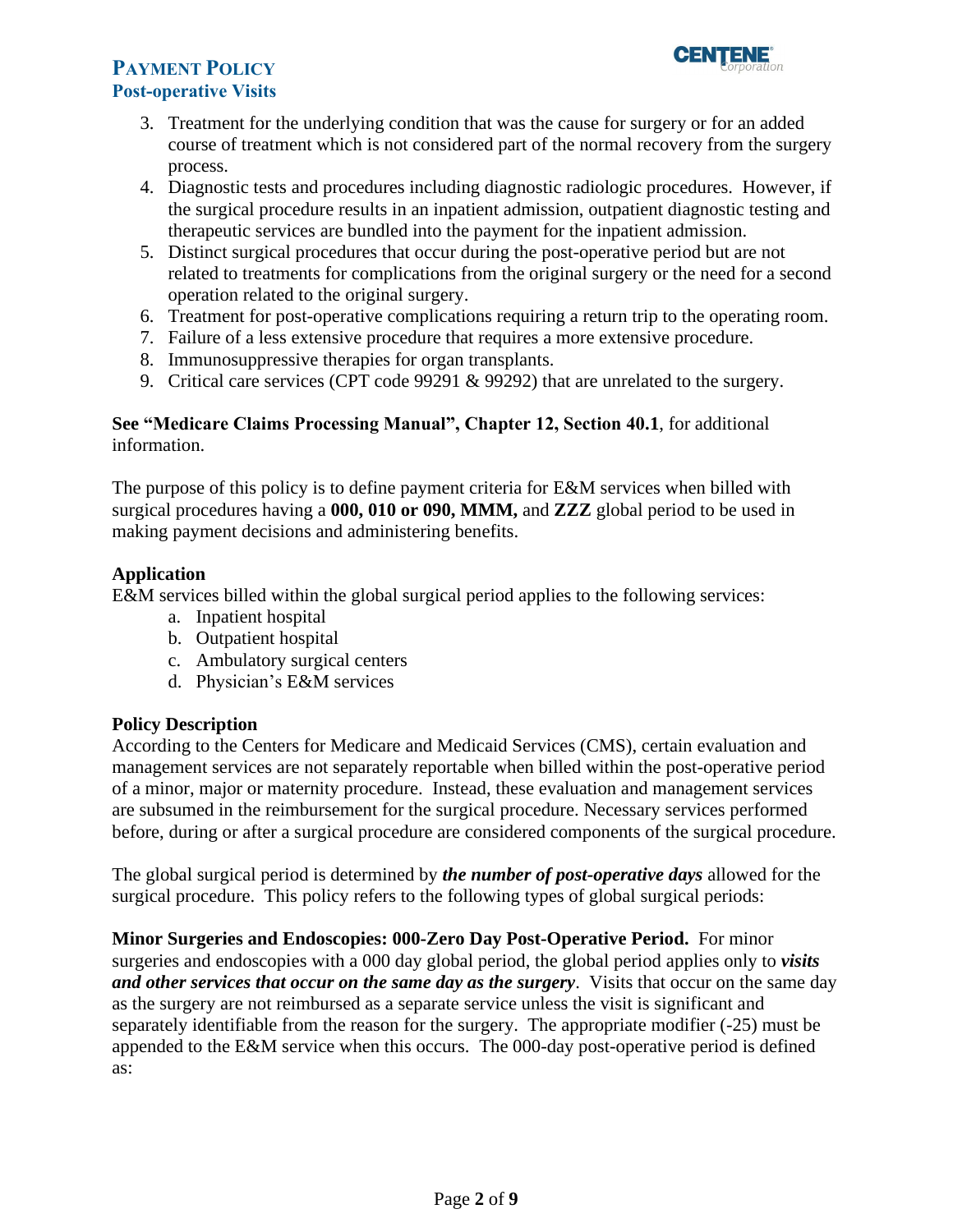

- a. **No Pre-operative period**. The global concept does not apply to visits and other services rendered the day prior to a surgical procedure.
- b. **Same Day Visits Included**. This means E&M Services that occur **on the same day** as a minor surgery or endoscopy are included in the global surgery reimbursement package and therefore are not payable as a separate service.
- c. **No Post-operative period** These procedures have *no post-operative days* assigned. This means that post-operative visits *beyond the day* of the minor surgery or endoscopy are not included in the payment amount for the surgery. Thus, they are separately reimbursable.
- d. **Separate and Distinct Same Day Visits-**Since an inherent E&M component is considered included in the reimbursement of a minor surgical procedure with a 000 day global period; it is not separately reimbursable. However, if the reason for the visit that occurred on the same day as a minor procedure or endoscopy is separate and distinct from the procedure, the provider may append the appropriate modifier (-25) to the E&M procedure code to document this occurrence.

**Minor Surgeries: 10-Day Post-operative Period**. This includes other minor surgeries and some endoscopies. For minor surgeries and endoscopies with a 10 day global period, the global period applies to visits and other services that occur *on the same day as surgery and the 10 days following the surgical procedure*. Visits that occur *on the same day* as the surgery are not reimbursed as a separate service unless the visit is significant and separately identifiable from the reason for the original surgery. The appropriate modifier (-25) must be appended to the E&M service. The 10-day post-operative period is defined as:

- a. **No pre-operative period** The global concept does not apply to visits and other services rendered the day prior to a surgical procedure.
- b. **Same Day Visits Included** This means E&M Services that occur **on the same day** as a minor surgery or endoscopy are included in the global surgery reimbursement package and therefore are not payable as a separate service.
- c. **10-Day post-operative period** This means E&M services that occur *within 10 days* of the surgery are not payable as a separate service.
- d. **The total global period** is 11 days; the day of the surgery counts as day one and the 10 days following surgery.
- e. **Diagnostic Biopsy Prior to Major Surgery -** If a diagnostic biopsy with a 10-day global surgical period occurs before a major surgery, on the same day, or in the 10 day period; the major surgery is reported as a separate service.

**Major Surgeries: 90-Day Post-operative Period**-this includes major surgical procedures. Visits that occur within 90 days of the surgical procedure are not reimbursed as a separate service unless the visit is unrelated to the reason for the procedure. The 90-day post-operative period is defined as:

a. **One Day Pre-operative Period** - This means the day immediately before the day of surgery is not payable as a separate service.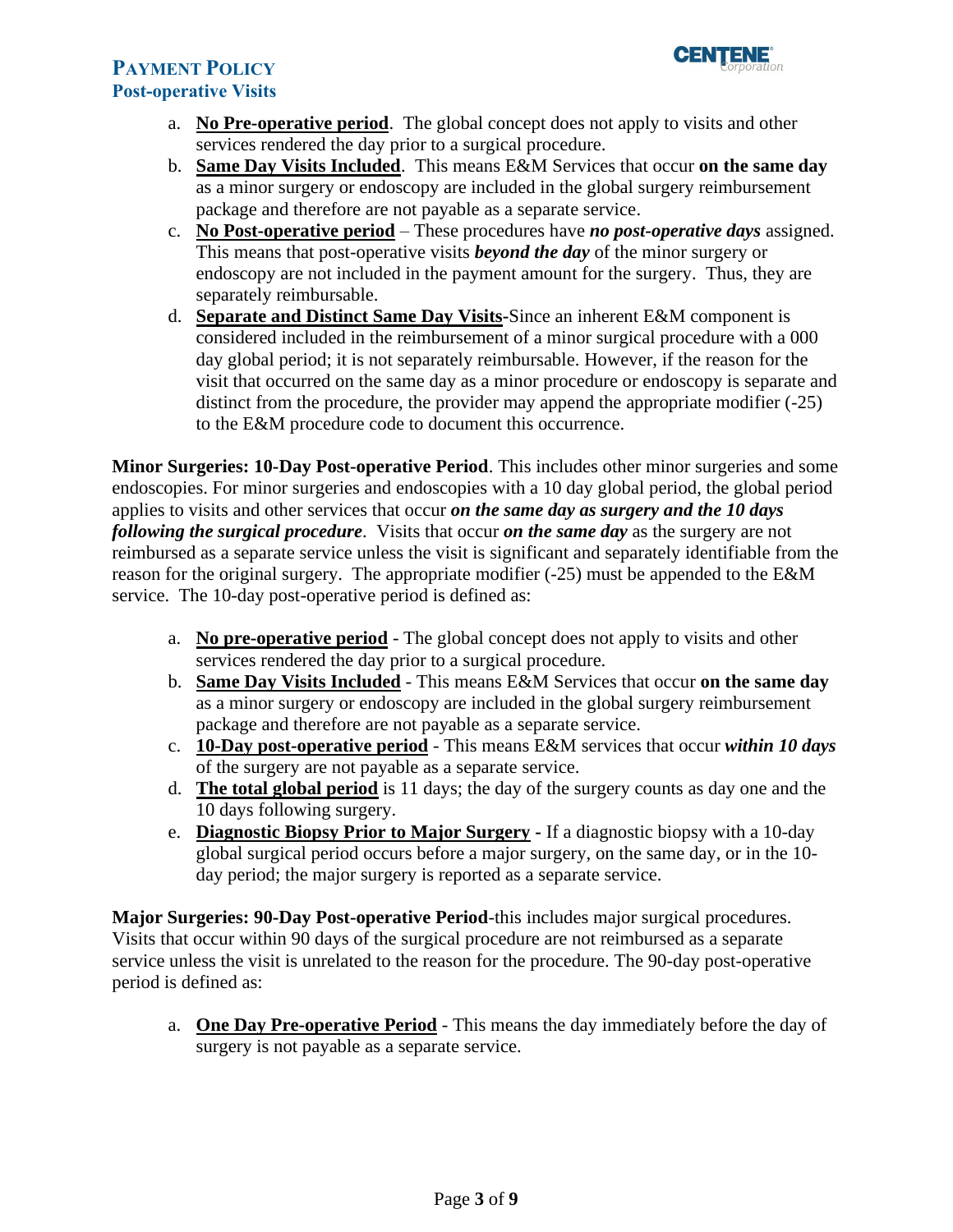- b. **Same Day Visits Included -** This means E&M Services that occur **on the same day** as a major surgery are included in the global surgery reimbursement package and therefore are not payable as a separate service.
- c. **Decision for Surgery (Modifier -57)** This means E&M services on the day before or on the day of the major surgery are reimbursable when those visits result in the *decision to perform surgery*. The appropriate "decision for surgery" modifier must be appended to the E&M service to document the decision for surgery
- d. **90-Day Post-operative Period** This means E&M services which occur *within the 90-days* immediately following surgery are not payable as a separate service.
- e. **The Total Global Period** is 92 days; the one day prior to the surgery, the day of the surgery and the 90 days following surgery.

**Maternity Procedures: MMM-**this includes maternity visits that occur during the period before childbirth (antepartum) and on the day of the delivery procedure. Visits that occur during the antepartum period, on the same date of service, or during the post-operative period of 45 days are not recommended for separate reimbursement if the procedure includes antepartum or postpartum care.

- a. **270-Day antepartum -** Preoperative period.
- b. **Same Day Visits Included** This means visits that occur on the same date of delivery are included in the global maternity package and are not reimbursed as a separate service.
- c. **45-Day Post-partum period** This means E&M services which occur within the 45 days immediately following the delivery are not payable as a separate service.

**ZZZ Procedures -** this includes surgical add-on procedure codes that must be billed with the primary surgical procedure and are defined as:

- a. Add-on surgical procedure codes.
- b. Must be billed with another primary service and cannot stand alone.
- c. When separate payment is made for an E&M service billed with a ZZZ surgical code, the provider is reimbursed for both the primary code and the add-on.
- d. The global surgical period is based off of the primary procedure code. If the primary procedure code includes an inherent E&M code, separate reimbursement is not allowed.
- e. The professional component modifier -26 may be appropriate for use with some procedures with a ZZZ global surgery indicator

The Medicare Physician Fee Schedule Data Base (MFSDB) is the source for the post-operative periods that apply to each surgical procedure.

### **Reimbursement**

The Health Plan's code editing software will:

1. Evaluate claim lines, procedure codes, diagnosis codes and modifiers to determine if an evaluation and management service was billed within the post-operative period of a surgery with a global surgical period of **010, 090**, **MMM** and **ZZZ** days.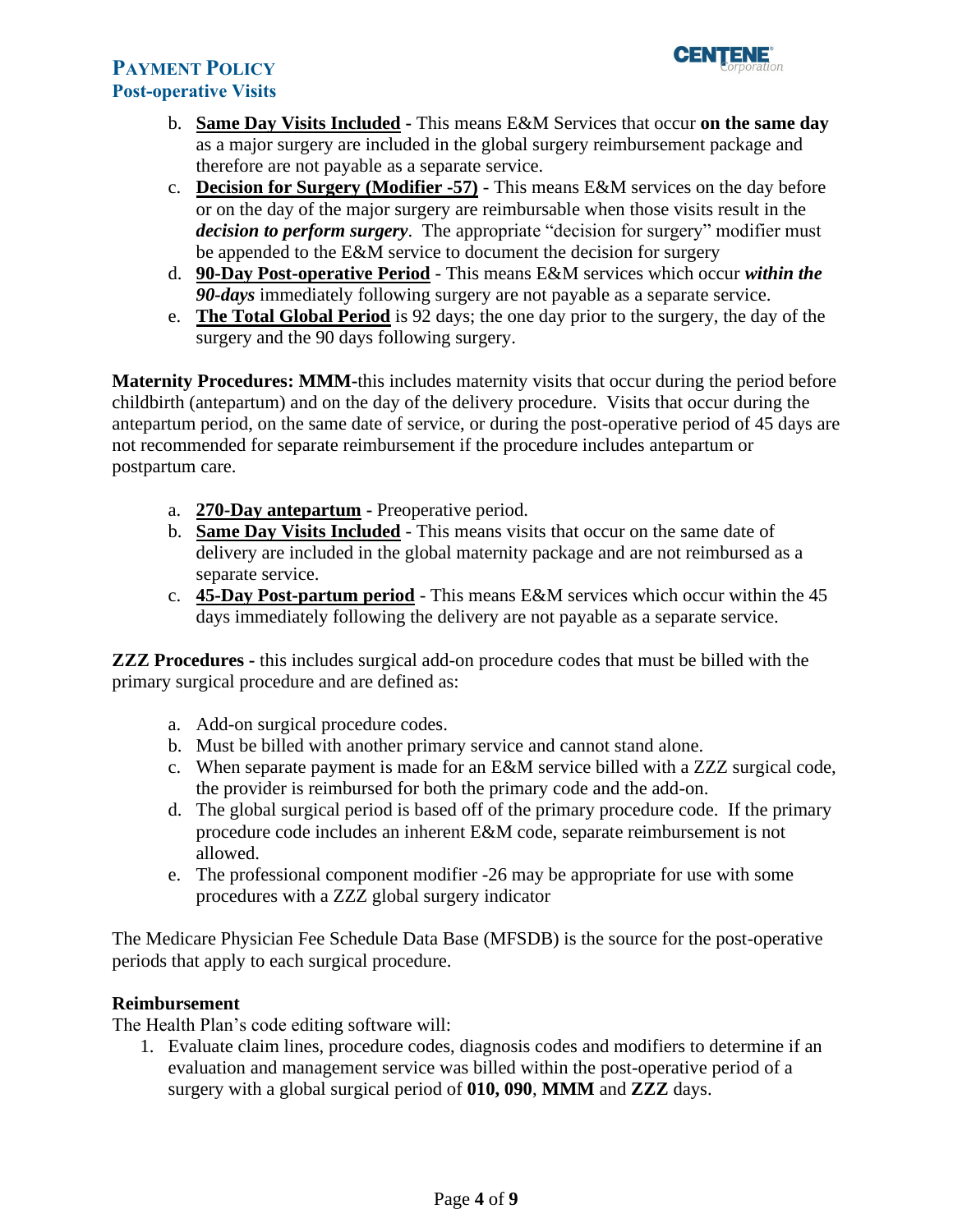

- 2. Claim lines containing E&M codes billed within the post-operative period of a minor, major or maternity procedure will be denied. These services are considered included in the payment for the surgical procedure.
- 3. Modifiers **-24 and -55** are considered prior to a denial determination.
- 4. This edit reviews claim lines billed on the same claim and across claims in patient's history.
- 5. This edit reviews claims billed across multiple dates of service.
- 6. This edit reviews claims billed by the same provider.

### **Documentation Requirements**

### **Modifier -24:** *Unrelated Evaluation and Management Service*

1. Claims lines billed with modifier -24 appended to the E&M are subject to *prepayment clinical claims validation* by a registered nurse who is also a certified professional coder. The nurse will analyze all procedure and diagnosis codes, dates of service and other claims information to determine if the E&M was *unrelated* to the surgical procedure. If the claim documentation supports the unrelated visit, the E&M service is separately reimbursed, otherwise the E&M is denied.

### **Modifier -55:** *Post-Operative Management Only*

- 1. Claim lines billed with modifier -55 appended to the surgical procedure code are subject to *prepayment clinical claims validation* to ensure that the provider billing for this service also billed appropriately for any visits billed separately during the post-operative period.
- <span id="page-4-0"></span>2. Providers billing modifier -55 should bill the date of surgery as the date of service.

### **Appeals/Reconsiderations**

In the event the provider disagrees with the prepayment claims edit determination, the provider has an opportunity to submit an appeal or reconsideration request (dependent upon health plan rules) for reconsideration of payment. All medical record supporting documentation must accompany the request.

### **Coding and Modifier Information**

This payment policy references Current Procedural Terminology (CPT®). CPT® is a registered trademark of the American Medical Association. All CPT® codes and descriptions are copyrighted 2021, American Medical Association. All rights reserved. CPT codes and CPT descriptions are from current manuals and those included herein are not intended to be allinclusive and are included for informational purposes only. Codes referenced in this payment policy are for informational purposes only. Inclusion or exclusion of any codes does not guarantee coverage. Providers should reference the most up-to-date sources of professional coding guidance prior to the submission of claims for reimbursement of covered services.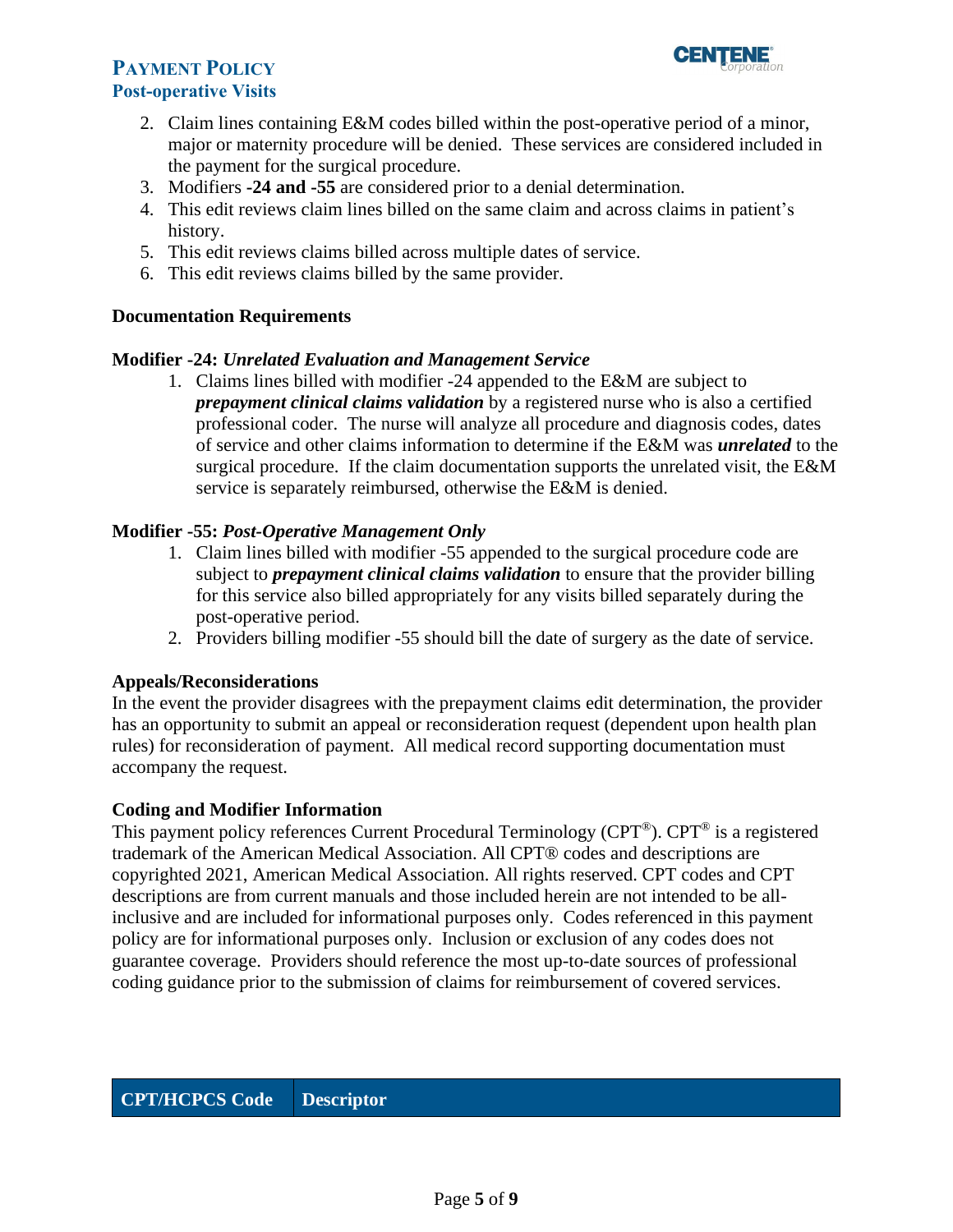

| 92012-92014 | General Ophthalmological Services; Established Patient                   |
|-------------|--------------------------------------------------------------------------|
| 99211-99215 | Evaluation and Management Office and Other Outpatient Services,          |
|             | <b>Established patient</b>                                               |
| 99217       | <b>Observation Care Discharge Services</b>                               |
| 99218-99220 | Initial Observation Care, New or Established Patient                     |
| 99224-99226 | <b>Subsequent Observation Care</b>                                       |
| 99221-99223 | Initial Hospital New or Established Patient                              |
| 99231-99233 | <b>Subsequent Hospital Care</b>                                          |
| 99234-99236 | Observation or Inpatient Care Services (including admission and          |
|             | discharge services)                                                      |
| 99238-99239 | <b>Hospital Discharge Services</b>                                       |
| 99241-99245 | Office or Other Outpatient Consultations; New or Established Patient     |
| 99251-99255 | <b>Inpatient Consultations; New or Established Patient</b>               |
| 99291-99292 | Critical Care Services; Use modifier -24 or -25 for critical care        |
|             | services unrelated to the reason for surgery or to the specific anatomic |
|             | injury.                                                                  |
| 99315-99316 | <b>Nursing Facility Discharge Services</b>                               |
| 99347-99350 | Home Services Established Patient                                        |

| <b>Modifier</b> | <b>Descriptor</b>                                                    |
|-----------------|----------------------------------------------------------------------|
| $-24$           | <b>Unrelated Evaluation and Management Service by the Same</b>       |
|                 | Physician or Other Qualified Health Care Professional During a post- |
|                 | operative Period.                                                    |
| -54             | Surgical Care Only: When one physician or other qualified health     |
|                 | care professional performs a surgical procedure and another provides |
|                 | post-operative and/or post-operative management, surgical services   |
|                 | may be identified by adding modifier 54 to the surgical procedure    |
|                 | code with a 10 or 90-day post-operative period.                      |
| $-55$           | <b>Postoperative Management Only:</b> When one physician or other    |
|                 | qualified health care professional performed the post-operative      |
|                 | management and another performed the surgical procedure, the post-   |
|                 | operative component may be identified by adding modifier 55 to the   |
|                 | usual procedure number.                                              |

| <b>ICD-10 Codes</b> | <b>Descriptor</b> |
|---------------------|-------------------|
| Not Applicable      | Not applicable    |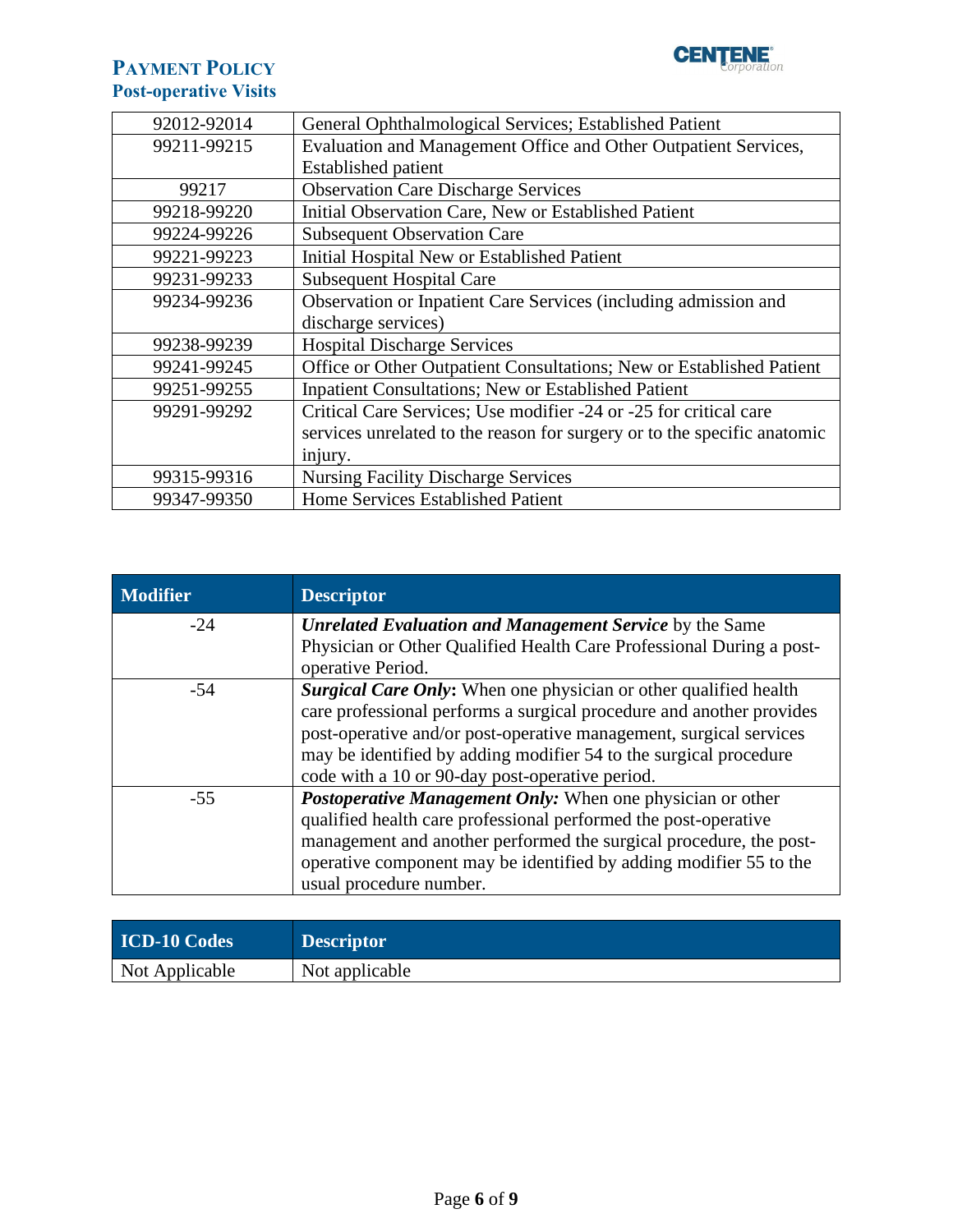

### **Definitions:**

### **Global Surgical Package**

▪ All necessary services normally furnished by a surgeon before, during and after a procedure. The payment for the surgical procedure includes all Post-operative, intraoperative and post-operative services performed routinely by a surgeon or from members of the same surgical group with the same specialty. Physicians in the same group practice, with the same specialty must be paid as though they were a single physician.

### **Evaluation and Management Service (E&M)**

▪ Physician-patient encounters that are represented by five digit Current Procedural Terminology (CPT®) codes used for billing and reimbursement. Specific documentation guidelines apply to these codes. The physician is responsible for documenting the patient's medical history, physical examination, medical decision-making, counseling, coordination of care, nature of the presenting problem and time spent with the patient. CPT® codes are used for Medicare, Medicaid, Marketplace or private insurance encounters.

### **Major Procedure**

▪ A major procedure is defined as one with a 90-day global surgical period.

### **Minor Procedure**

■ A minor procedure or endoscopy is defined as one with a 000 or 10-day global surgical period.

### **Post-operative Period**

The care received that begins at the end of the operation, in the recovery room, throughout the hospitalization and the outpatient period.

### **Related Policies**

| <b>Policy Name</b>                   | Policy Number |
|--------------------------------------|---------------|
| "Clinical Validation of Modifier 25" | CC.PP.013     |
| "Pre-operative Visits"               | CC.PP.041     |
| "Same Day Visits"                    | CC.PP.040     |

### **Related Documents or Resources**

- 1. <https://www.cms.gov/medicare/physician-fee-schedule/search/overview>
- 2. [https://www.cms.gov/Outreach-and-Education/Medicare-Learning-Network-](https://www.cms.gov/Outreach-and-Education/Medicare-Learning-Network-MLN/MLNProducts/Downloads/eval-mgmt-serv-guide-ICN006764.pdf)[MLN/MLNProducts/Downloads/eval-mgmt-serv-guide-ICN006764.pdf](https://www.cms.gov/Outreach-and-Education/Medicare-Learning-Network-MLN/MLNProducts/Downloads/eval-mgmt-serv-guide-ICN006764.pdf)
- 3. [https://www.cms.gov/Regulations-and-](https://www.cms.gov/Regulations-and-Guidance/Guidance/Manuals/Downloads/clm104c12.pdf)[Guidance/Guidance/Manuals/Downloads/clm104c12.pdf](https://www.cms.gov/Regulations-and-Guidance/Guidance/Manuals/Downloads/clm104c12.pdf)

### **References**

1. *Current Procedural Terminology (CPT*®,*)* 2021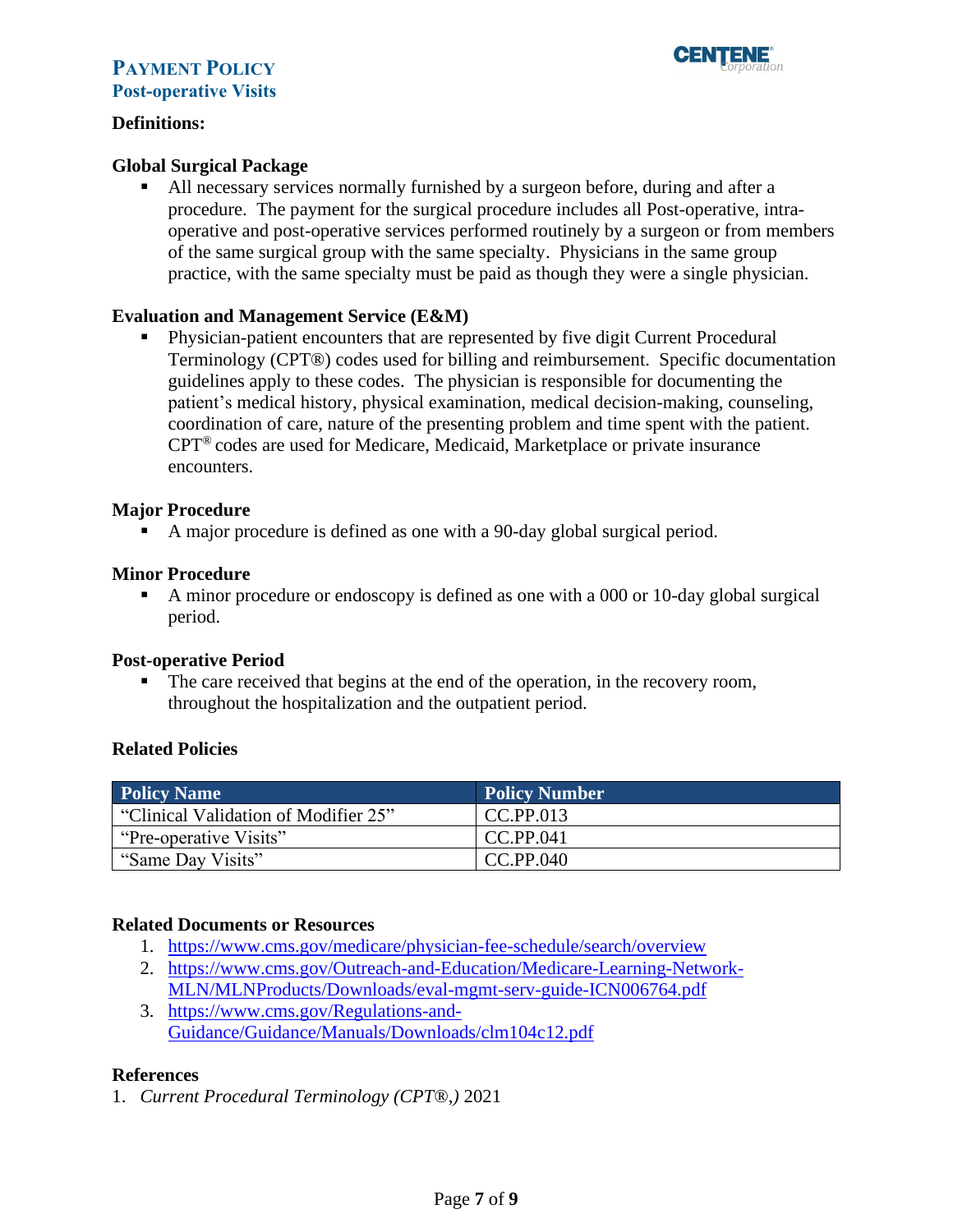

2. *Department of Health and Human Services, Centers for Medicare and Medicaid Services. Medicare Learning Network: Global Surgery Fact Sheet*

<span id="page-7-0"></span>

| <b>Revision History</b> |                                                                |
|-------------------------|----------------------------------------------------------------|
| 11/11/2016              | <b>Initial Policy Draft Created</b>                            |
| 05/05/2017              | Corrected bulleting of "90 Day Post-Operative Period"          |
| 03/01/2108              | Conducted Review, Updated policy, Added 99224-99226 Subsequent |
|                         | Observation care                                               |
| 04/01/2019              | Conducted review, verified codes and update policy             |
| 11/01/2019              | <b>Annual Review completed</b>                                 |
| 11/01/2020              | Annual Review completed                                        |
| 11/30/2021              | Annual review completed; links updated                         |

### <span id="page-7-1"></span>**Important Reminder**

For the purposes of this payment policy, "Health Plan" means a health plan that has adopted this payment policy and that is operated or administered, in whole or in part, by Centene Management Company, LLC, or any other of such health plan's affiliates, as applicable.

The purpose of this payment policy is to provide a guide to payment, which is a component of the guidelines used to assist in making coverage and payment determinations and administering benefits. It does not constitute a contract or guarantee regarding payment or results. Coverage and payment determinations and the administration of benefits are subject to all terms, conditions, exclusions and limitations of the coverage documents (e.g., evidence of coverage, certificate of coverage, policy, contract of insurance, etc.), as well as to state and federal requirements and applicable plan-level administrative policies and procedures.

This payment policy is effective as of the date determined by Health Plan. The date of posting may not be the effective date of this payment policy. This payment policy may be subject to applicable legal and regulatory requirements relating to provider notification. If there is a discrepancy between the effective date of this payment policy and any applicable legal or regulatory requirement, the requirements of law and regulation shall govern. Health Plan retains the right to change, amend or withdraw this payment policy, and additional payment policies may be developed and adopted as needed, at any time.

This payment policy does not constitute medical advice, medical treatment or medical care. It is not intended to dictate to providers how to practice medicine. Providers are expected to exercise professional medical judgment in providing the most appropriate care, and are solely responsible for the medical advice and treatment of members. This payment policy is not intended to recommend treatment for members. Members should consult with their treating physician in connection with diagnosis and treatment decisions.

Providers referred to in this policy are independent contractors who exercise independent judgment and over whom Health Plan has no control or right of control. Providers are not agents or employees of Health Plan.